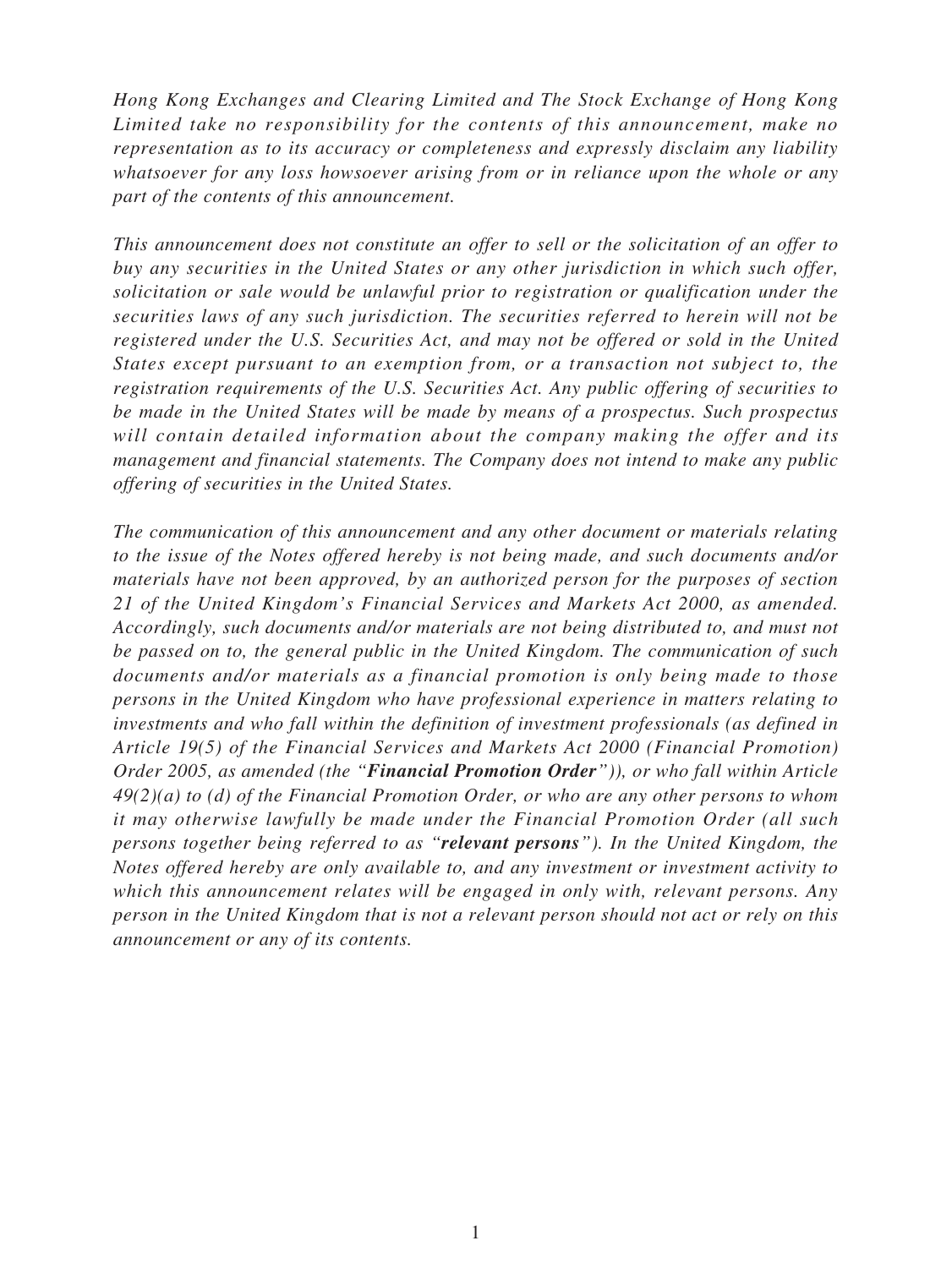



*(Incorporated in the Cayman Islands and continued in Bermuda with limited liability)* (Stock Code: 855)

# **ISSUANCE OF USD200 MILLION 4.85% SENIOR NOTES DUE 2026**

Reference is made to the announcement of the Company dated 12 April 2021 in respect of the Notes Issue.

The Board is pleased to announce that on 11 May 2021, the Company and the Subsidiary Guarantors entered into the Purchase Agreement with Morgan Stanley, BNP PARIBAS, ANZ, The Bank of East Asia, Limited, China CITIC Bank International, DBS Bank Ltd. and BOCOM International in connection with the issue of USD200 million 4.85% senior notes due 2026.

The Company intends to use the net proceeds from the Notes Issue in the Company's repayment of the 2017 Notes and certain other indebtedness and for financing working capital and in accordance with the Company's green finance framework.

Approval in-principle has been received for the listing and quotation of the Notes on the SGX-ST. Approval in-principle for the listing and quotation of the Notes on the SGX-ST is not to be taken as an indication of the merits of the Company, the Notes, the Subsidiary Guarantees, the Subsidiary Guarantors or their respective subsidiaries or associated companies (if any). No listing of the Notes will be sought in Hong Kong.

 $For$  *identification purposes only*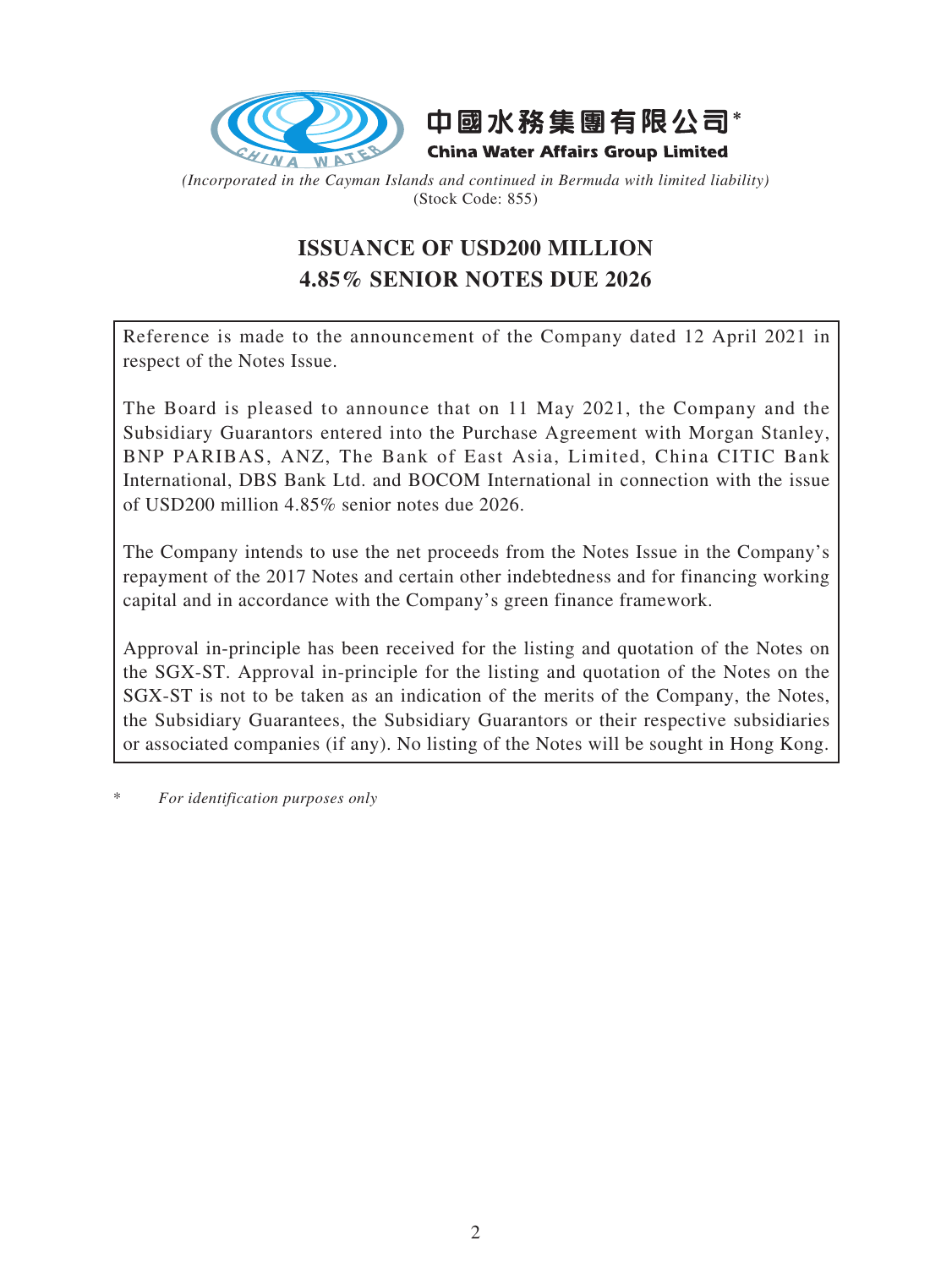## **THE PURCHASE AGREEMENT**

**Date**: 11 May 2021

# **Parties to the Purchase Agreement**

- (a) the Company as the issuer;
- (b) the Subsidiary Guarantors;
- (c) Morgan Stanley;
- (d) BNP PARIBAS;
- $(e)$  ANZ:
- (f) The Bank of East Asia, Limited;
- (g) China CITIC Bank International;
- (h) DBS Bank Ltd.; and
- (i) BOCOM International.

Morgan Stanley, BNP PARIBAS, ANZ, The Bank of East Asia, Limited and China CITIC Bank International are the joint global coordinators, and are, together with DBS Bank Ltd. and BOCOM International, the joint bookrunners and joint lead managers in respect of the offer and sale of the Notes. Morgan Stanley is the sole green structuring advisor of the Notes Issue. To the best of the Directors' knowledge, information and belief, having made all reasonable enquiries, each of Morgan Stanley, BNP PARIBAS, ANZ, The Bank of East Asia, Limited, China CITIC Bank International, DBS Bank Ltd. and BOCOM International is a third party independent of and not connected with the Company and its connected persons.

No PRIIPs key information document (KID) has been prepared as distribution to retail is prohibited in the European Economic Area or the United Kingdom.

The Notes and the Subsidiary Guarantees have not been and will not be registered under the U.S. Securities Act, and may not be offered or sold within the United States except pursuant to an exemption from, or in a transaction not subject to, the registration requirements of the U.S. Securities Act. The Notes are being offered and sold by the initial purchasers outside the United States in compliance with Regulation S under the U.S. Securities Act. None of the Notes will be offered to the public in Hong Kong and none of the Notes will be placed with any connected persons of the Company.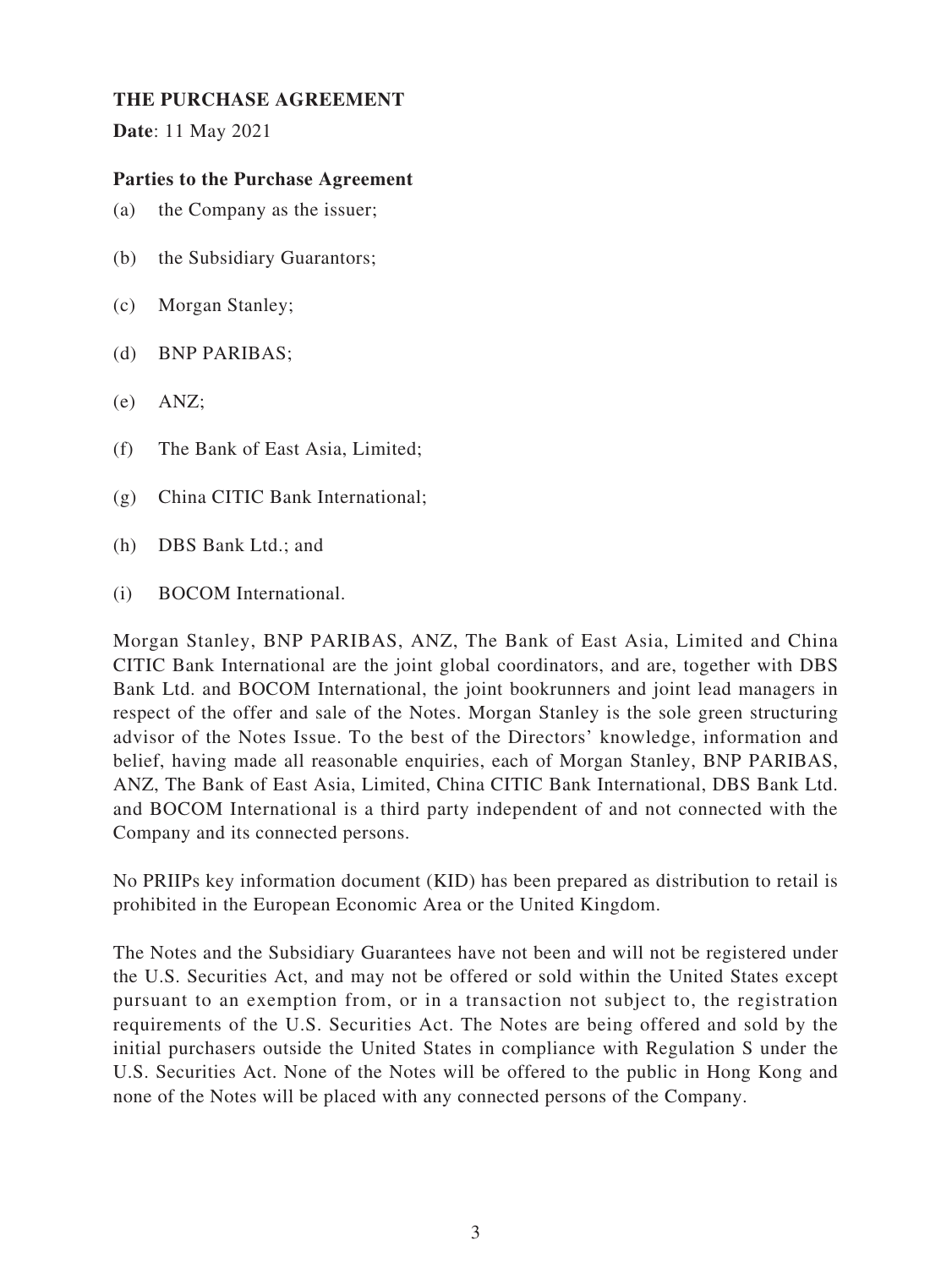# **Principal terms of the Notes**

The following is a summary of certain provisions of the Notes and the Indenture. This summary does not purport to be complete and is qualified in its entirety by reference to the provisions of the Indenture, the Notes, and the Subsidiary Guarantees provided by the Subsidiary Guarantors.

## *Notes Offered*

Subject to certain conditions to completion, the Company will issue the Notes in the aggregate principal amount of USD200 million which will mature on 18 May 2026, unless earlier redeemed pursuant to the terms thereof.

# *Offer Price*

The Offer Price of the Notes will be 98.8% of the principal amount of the Notes.

## *Interest*

The Notes will bear interest at 4.85% per annum from 18 May 2021, payable semi-annually in arrears on 18 May and 18 November of each year, commencing 18 November 2021.

# *Ranking of the Notes*

The Notes are (i) general obligations of the Company, (ii) senior in right of payment to any existing and future obligations of the Company expressly subordinated in right of payment to the Notes, (iii) at least pari passu in right of payment with all other unsecured, unsubordinated indebtedness of the Company (subject to any priority rights of such unsecured, unsubordinated Indebtedness pursuant to any applicable law), (iv) guaranteed by the Subsidiary Guarantors on a senior basis, subject to the limitations set forth in the Indenture, (v) effectively subordinated to secured obligations (if any) of the Company and the Subsidiary Guarantors, to the extent of the value of the assets serving as security therefor, and (vi) effectively subordinated to all existing and future obligations of the subsidiaries of the Company which are not providing guarantees under the Notes.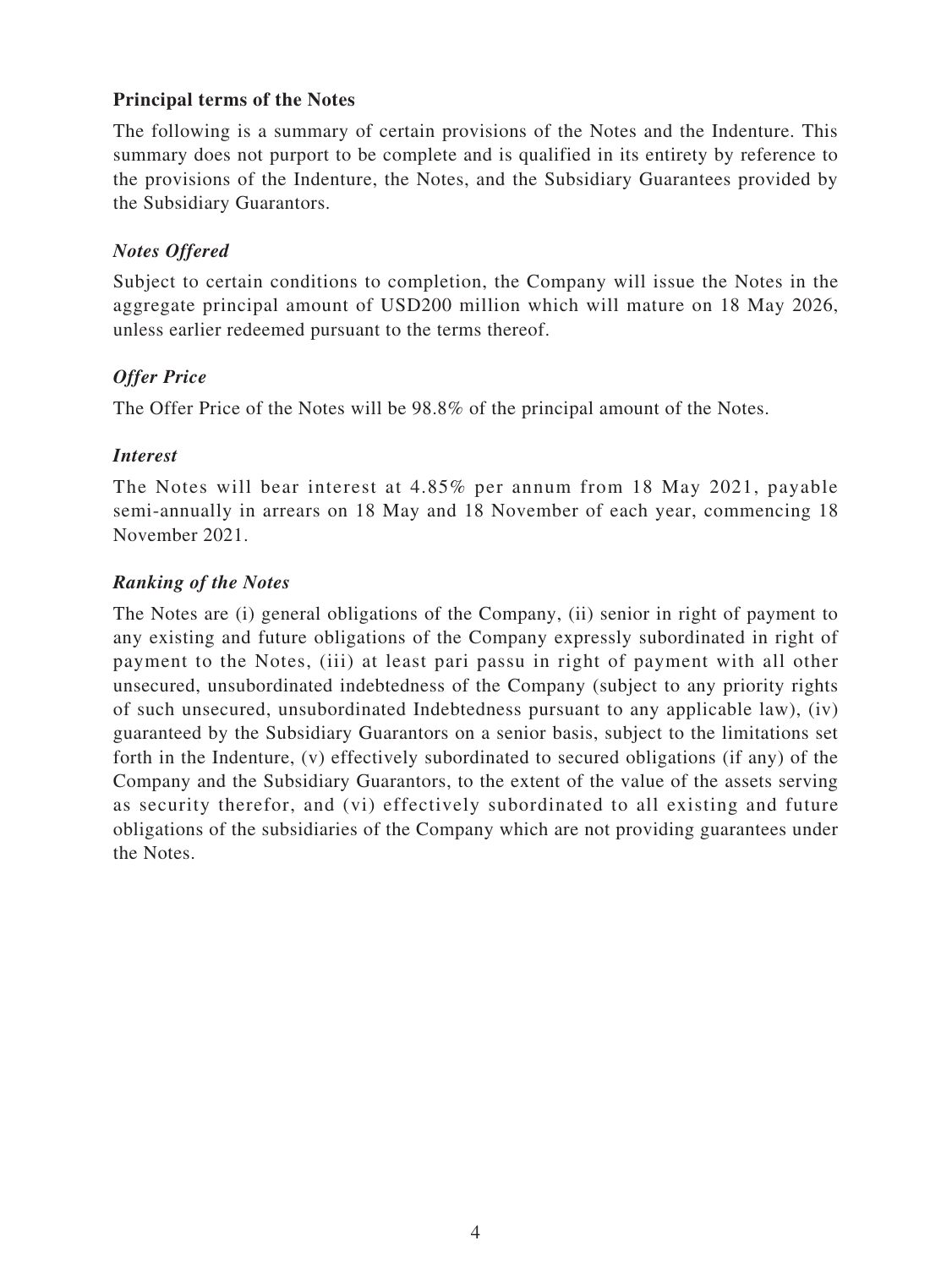#### *Events of default*

The events of default under the Notes include, among others: (a) default in the payment of principal (or premium, if any); (b) default in the payment of interest or additional amounts on any Note when the same becomes due and payable, and such default continues for a period of 30 consecutive days; (c) default in the performance or breach of the provisions of certain covenants relating to consolidation, merger and sale of assets or the failure by the Company to make or consummate an offer to repurchase the Notes upon a change of control triggering event or pursuant to certain covenants relating to limitation on asset sales; (d) default by the Company or certain of its subsidiaries in the performance or breach of any other covenant or agreement in the Indenture or under the Notes (other than the default specified in (a), (b) or (c) above) and such default or breach continues for a period of 30 consecutive days after written notice by the trustee of the Notes or the holders of the Notes of 25% or more in aggregate principal amount of the Notes; (e) default by the Company or certain of its subsidiaries in the repayment of indebtedness having, in the aggregate, an outstanding principal amount in excess of USD30.0 million (or dollar equivalent thereof); (f) one or more final judgments or orders for the payment of money are rendered against the Company or certain of its subsidiaries and an aggregate amount for all such final judgments or orders outstanding and not paid or discharged against the Company or certain of its subsidiaries exceeds USD30.0 million (or the dollar equivalent thereof); (g) involuntary bankruptcy or insolvency proceedings against the Company or certain of its subsidiaries; (h) voluntary bankruptcy or insolvency proceedings commenced by the Company or certain of its subsidiaries or consent to such similar action or effect any general assignment for the benefit of creditors; and (i) any Subsidiary Guarantor denying or disaffirming its obligations under its guarantees guaranteeing the obligations of the Notes or except as permitted by the Indenture, any such guarantee being determined to be unenforceable or invalid or for any reason ceasing to be in full force and effect.

If an event of default occurs and is continuing, the principal of, premium, if any, and accrued and unpaid interest on the Notes then outstanding may become immediately due and payable.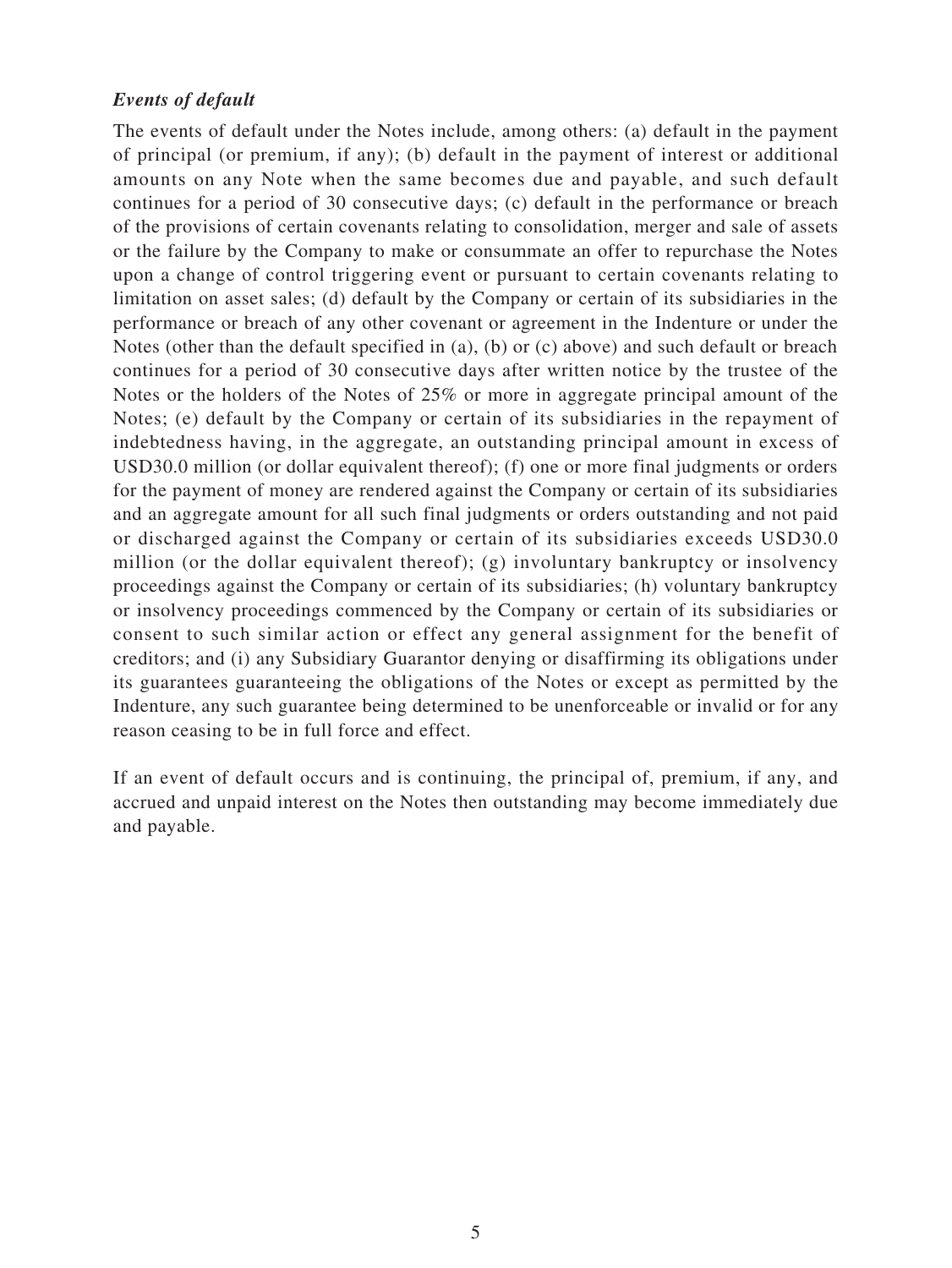# *Covenants*

The Notes, the Indenture and the guarantees provided by the Subsidiary Guarantors will limit the Company's ability and the ability of certain of its subsidiaries to, among other things:

- (a) incur additional indebtedness;
- (b) make investments or other specified restricted payments;
- (c) pay dividends or make other distributions or repurchase or redeem capital stock;
- (d) guarantee indebtedness;
- (e) enter into certain transactions with shareholders and affiliates;
- (f) create liens;
- (g) enter into sale and leaseback transactions;
- (h) sell assets;
- (i) enter into agreements that restrict certain of its subsidiaries' ability to pay dividends;
- (j) issue and sell capital stock of certain of its subsidiaries;
- (k) effect a consolidation or merger; and
- (l) engage in different business activities.

#### *Optional Redemption*

The Notes may be redeemed at the option of the Company as a whole but not in part at a redemption price equal to 100% of the principal amount thereof together with accrued and unpaid interest if as a result of any change in, or amendment to, the taxation laws of any relevant jurisdiction the Company or any Subsidiary Guarantor is required to pay any additional amounts.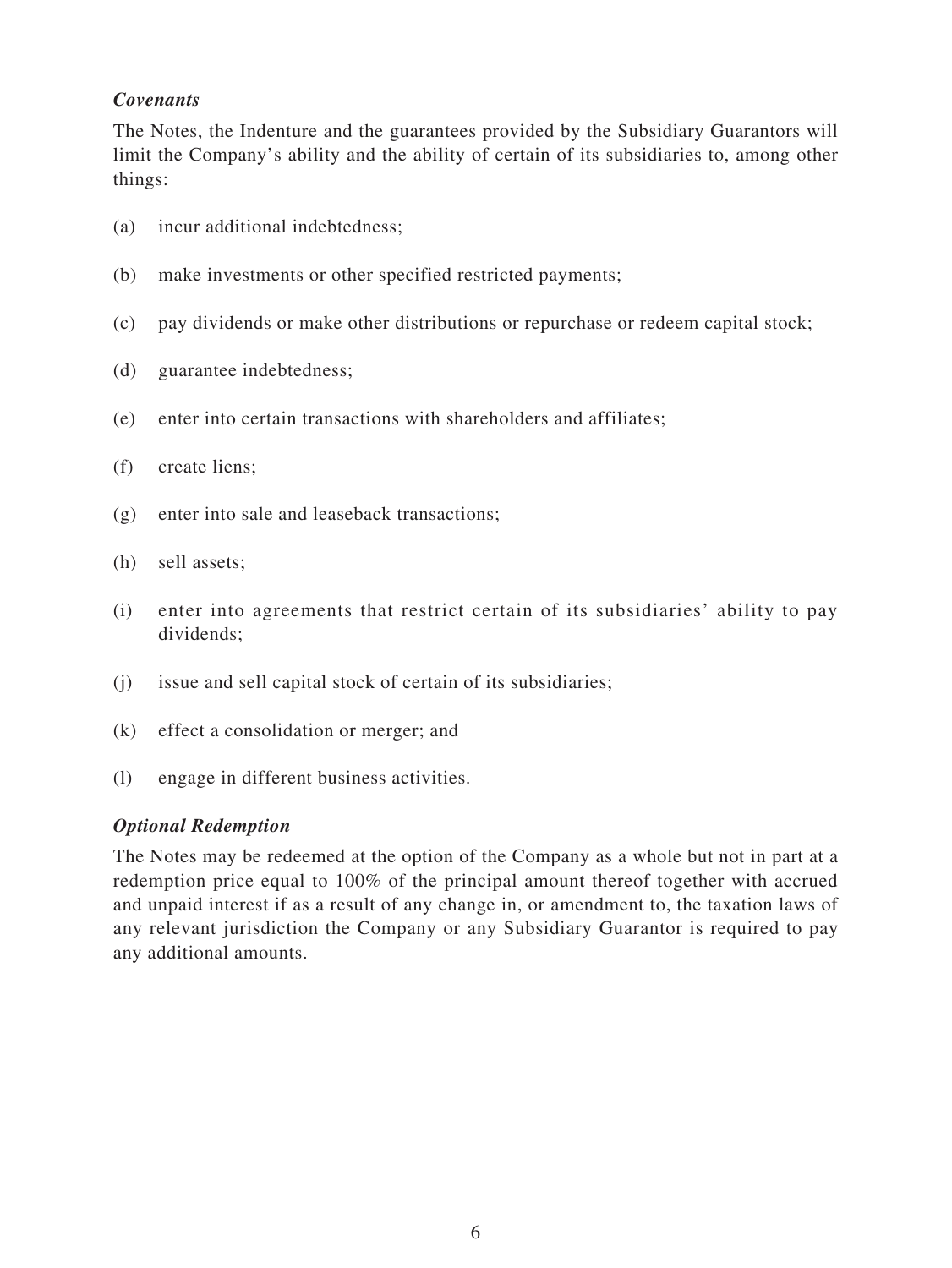At any time on or after 18 May 2024, the Company may redeem the Notes, in whole or in part, at the redemption prices expressed as percentages of principal amount set forth below, plus accrued and unpaid interest, if any, to (but not including) the redemption date, if redeemed during the 12-month period commencing on 18 May of any year set forth below:

| <b>Period</b> | <b>Redemption Price</b> |
|---------------|-------------------------|
| 2024          | 102.4250\%              |

2025 and thereafter 101.2125\%

At any time prior to 18 May 2024, the Company may at its option redeem the Notes, in whole but not in part, at a redemption price equal to 100% of the principal amount of the Notes plus the applicable premium as of, and accrued and unpaid interest, if any, to (but not including) the redemption date.

In addition, at any time prior to 18 May 2024, the Company may redeem up to 35% of the aggregate principal amount of the Notes with the net cash proceeds of one or more sales of common stock of the Company in an equity offering at a redemption price of 104.85% of the principal amount of the Notes, plus accrued and unpaid interest, if any, to (but not including) the redemption date.

The Company will give not less than 30 days' nor more than 60 days' notice of any redemption.

# *Redemption on change of control triggering event*

Not later than 30 days following a change of control triggering event of the Company, the Company shall make an offer to purchase all outstanding Notes at a purchase price equal to 101% of the principal amount thereof plus accrued and unpaid interest.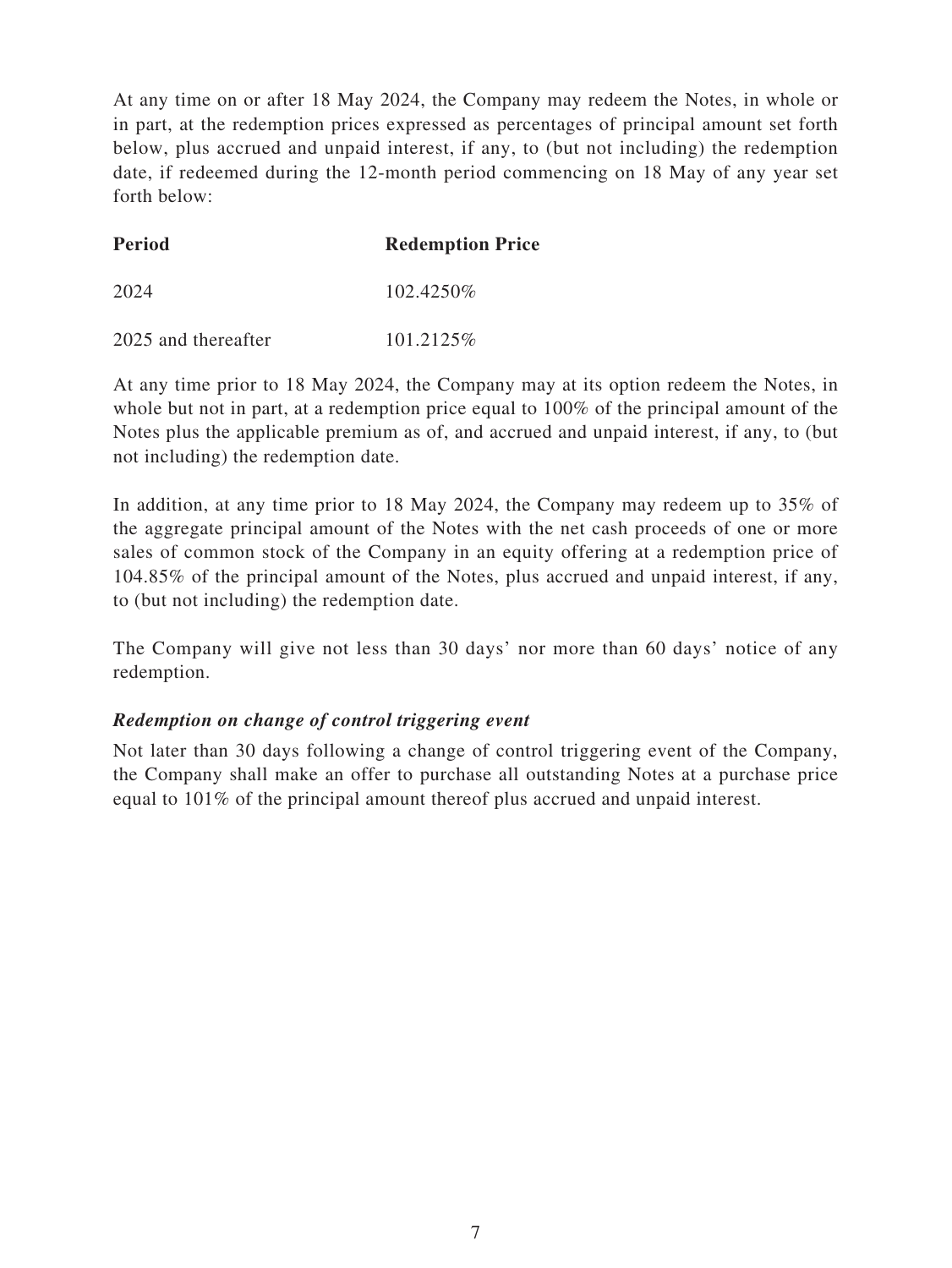# **Reasons for the Notes Issue**

The Company intends to use the net proceeds from the Notes Issue in the Company's repayment of the 2017 Notes and certain other indebtedness and for financing working capital and in accordance with the Company's green finance framework.

# **Listing and Rating**

Approval in-principle has been received for the listing and quotation of the Notes on the SGX-ST. Approval in-principle for the listing and quotation of the Notes on the SGX-ST is not to be taken as an indication of the merits of the Company, the Notes, the Subsidiary Guarantees, the Subsidiary Guarantors or their respective subsidiaries or associated companies (if any). No listing of the Notes will be sought in Hong Kong.

The Notes are expected to be rated "BB+" by Standard & Poor's Global Rating Services and "Ba1" by Moody's Investors Service, Inc. Any rating does not constitute a recommendation to buy, sell or hold the Notes and may be subject to suspension, reduction or withdrawal at any time by the relevant rating organization.

## **DEFINITIONS**

In this announcement, unless the context otherwise requires, the following words and phrases have the following meanings:

| "2017 Notes"                        | USD300,000,000 5.25% senior notes due 2022                                                                                                                                                                                                        |
|-------------------------------------|---------------------------------------------------------------------------------------------------------------------------------------------------------------------------------------------------------------------------------------------------|
| "ANZ"                               | Australia and New Zealand Banking Group Limited                                                                                                                                                                                                   |
| "BNP PARIBAS"                       | <b>BNP</b> Paribas                                                                                                                                                                                                                                |
| "Board"                             | the Board of directors of the Company                                                                                                                                                                                                             |
| "BOCOM International"               | <b>BOCOM</b> International Securities Limited                                                                                                                                                                                                     |
| "China CITIC Bank<br>International" | China CITIC Bank International Limited                                                                                                                                                                                                            |
| "Company"                           | China Water Affairs Group Limited, an exempted<br>company incorporated under the laws of the Cayman<br>Islands and continued as an exempted company in<br>Bermuda with limited liability, the shares of which are<br>listed on the Stock Exchange |
| "connected person"                  | has the meaning ascribed to it under the Listing Rules                                                                                                                                                                                            |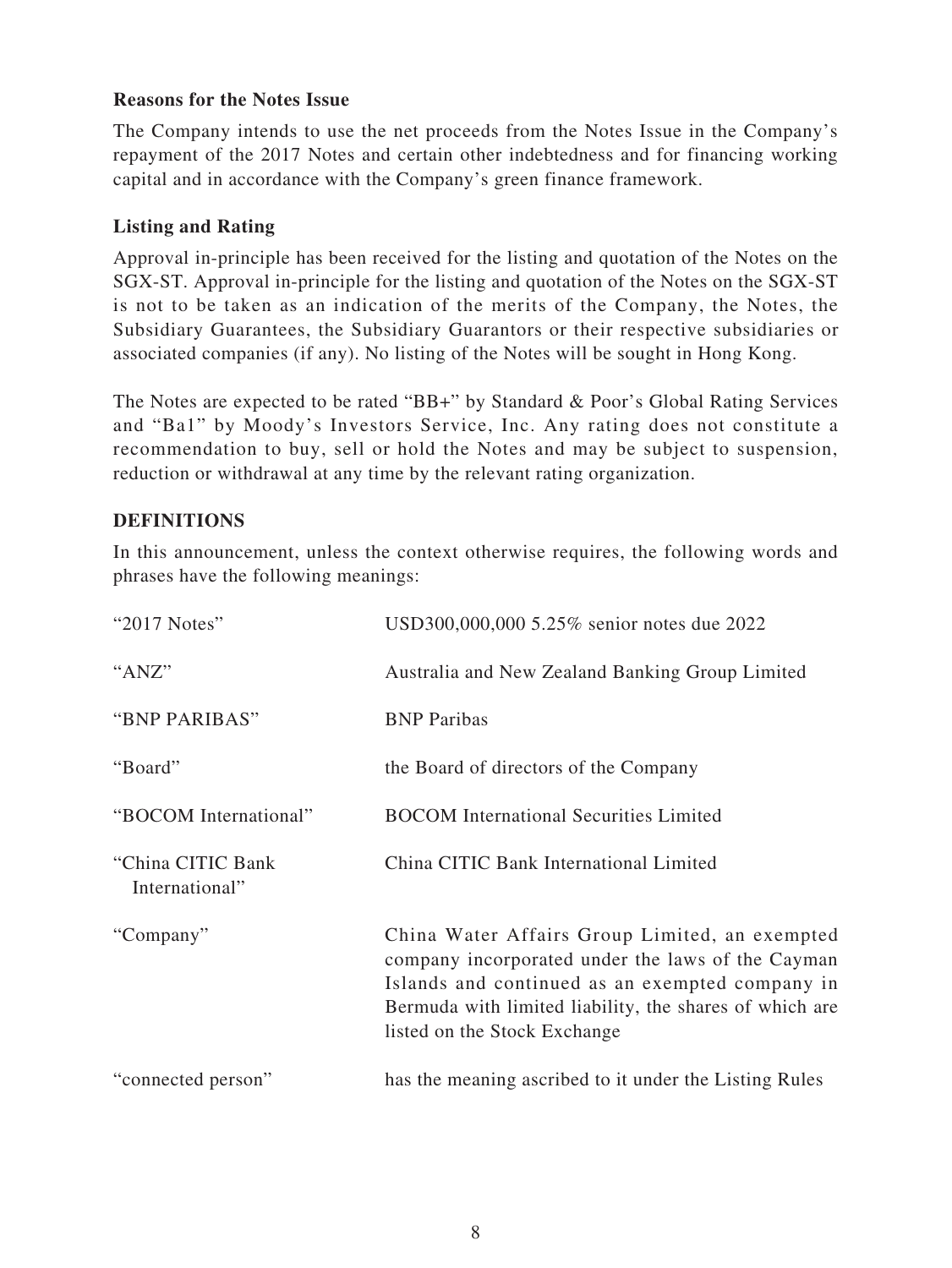| "DBS Bank Ltd."      | DBS Bank Ltd.                                                                                                                                                                                                                                                                                        |
|----------------------|------------------------------------------------------------------------------------------------------------------------------------------------------------------------------------------------------------------------------------------------------------------------------------------------------|
| "Directors"          | the directors of the Company                                                                                                                                                                                                                                                                         |
| "Group"              | the Company and its subsidiaries                                                                                                                                                                                                                                                                     |
| "Hong Kong"          | the Hong Kong Special Administrative Region of the<br><b>PRC</b>                                                                                                                                                                                                                                     |
| "Indenture"          | the written agreement between the Company (as the<br>issuer of the Notes), the Subsidiary Guarantors (as<br>guarantors) and Citicorp International Limited (as<br>trustee) that specify the terms of the Notes including<br>the interest rate of the Notes and the maturity date                     |
| "Listing Rules"      | the Rules Governing the Listing of Securities on the<br><b>Stock Exchange</b>                                                                                                                                                                                                                        |
| "Morgan Stanley"     | Morgan Stanley & Co. International plc                                                                                                                                                                                                                                                               |
| "Notes"              | the USD senior notes to be issued by the Company<br>subject to the terms and conditions of the Purchase<br>Agreement                                                                                                                                                                                 |
| "Notes Issue"        | the proposed issue of the Notes by the Company                                                                                                                                                                                                                                                       |
| "Offer Price"        | the final price at which the Notes will be sold                                                                                                                                                                                                                                                      |
| "PRC"                | The People's Republic of China which, for the purpose<br>of this announcement, excludes Hong Kong, the Macau<br>Special Administrative Region and Taiwan                                                                                                                                             |
| "PRIIPs"             | the Packaged Retail and Insurance-based Investment<br>Products (as defined by Regulation (EU) No<br>1286/2014, as amended)                                                                                                                                                                           |
| "Purchase Agreement" | the agreement dated 11 May 2021 entered into by and<br>among, inter alia, the Company, the Subsidiary<br>Guarantors, Morgan Stanley, BNP PARIBAS, ANZ,<br>The Bank of East Asia, Limited, China CITIC Bank<br>International, DBS Bank Ltd. and BOCOM<br>International in relation to the Notes Issue |